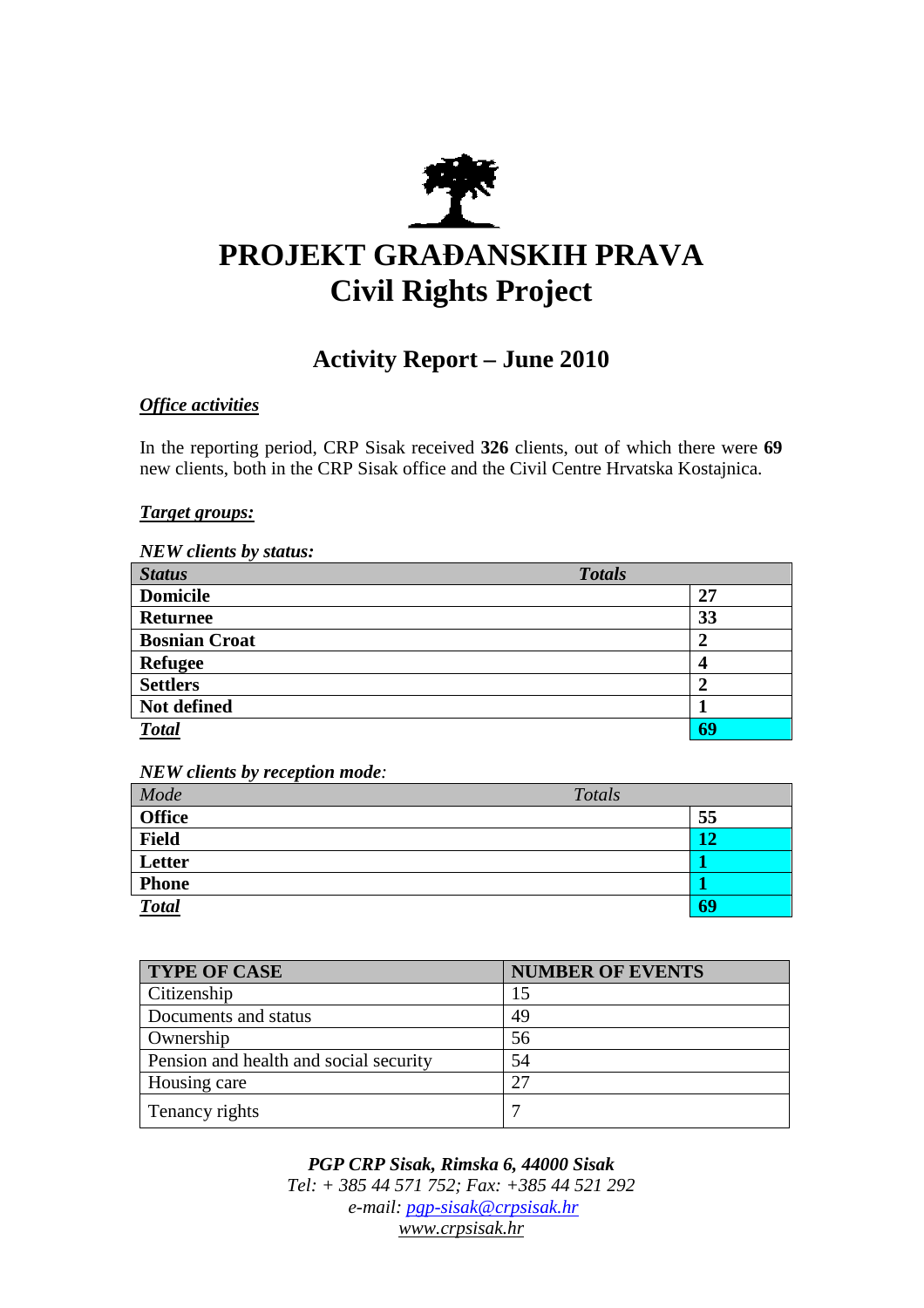| Labour                                  |     |
|-----------------------------------------|-----|
| Family violence                         |     |
| Free legal aid                          | 12  |
| Other: other legal issues, information, | 119 |
| courses, etc.                           |     |
| <b>TOTAL</b>                            | 353 |

During the reporting period, there were **142** successfully solved request. They mainly relate to documents, establishment of ownership and other cases.

#### **ASSISTANCE**

| Personal documents issued                               | ┑              |
|---------------------------------------------------------|----------------|
| Appeals/complaints                                      | 15             |
| Lawsuits                                                | 2              |
| Administrative lawsuits                                 | $\overline{2}$ |
| Constitutional complaint                                |                |
| Letters                                                 | 50             |
| Requests                                                | 14             |
| Submissions                                             | 35             |
| Legal and psychosocial and other types of<br>counseling | 144            |
| Quick advises                                           | 88             |
| <b>TOTAL</b>                                            | 358            |

### *Legal issues*

The legal issues that CRP has been dealing with remain the same, as it can be seen in the table above (type of case.) Also, despite of some changes in proceedings, the problems related to cases remain generally the same: lengthy proceedings, postponing of court hearings, not encouraging the return of refugees, etc. The courts and administration do not act impartially when the State is involved in the case, but exactly the opposite, being completely on the side of the State. The laws, even when they are good, are not being applied well, etc.

CRP would hereby like to tackle the **issues regarding the houses and flats** in relation to the return of refugees. Namely, there are still obstacles to return of refugees related to housing solutions. **The obstacles include housing care, repossession of property, reconstruction, unsolicited investments of temporary users, illegal sales of houses, etc.** The following cases shall demonstrate the above said.

The client S.B. (CRP 679) was tenancy/occupancy right holder over the flat in Sisak, which he lost after he was forced to fled Sisak in 1991. He and his family returned to Croatia in 1998 and ever since they cannot solve their housing solution problem. Namely, the client applied for the **housing care** programme, but has been rejected based on the explanation that he is owner/co-owner (!?) of a house. The client has a proof that he is not owner/co-owner of the house, which he provided to relevant institutions, but the case has been pending at the Administrative court.

> *PGP CRP Sisak, Rimska 6, 44000 Sisak Tel: + 385 44 571 752; Fax: +385 44 521 292 e-mail: pgp-sisak@crpsisak.hr www.crpsisak.hr*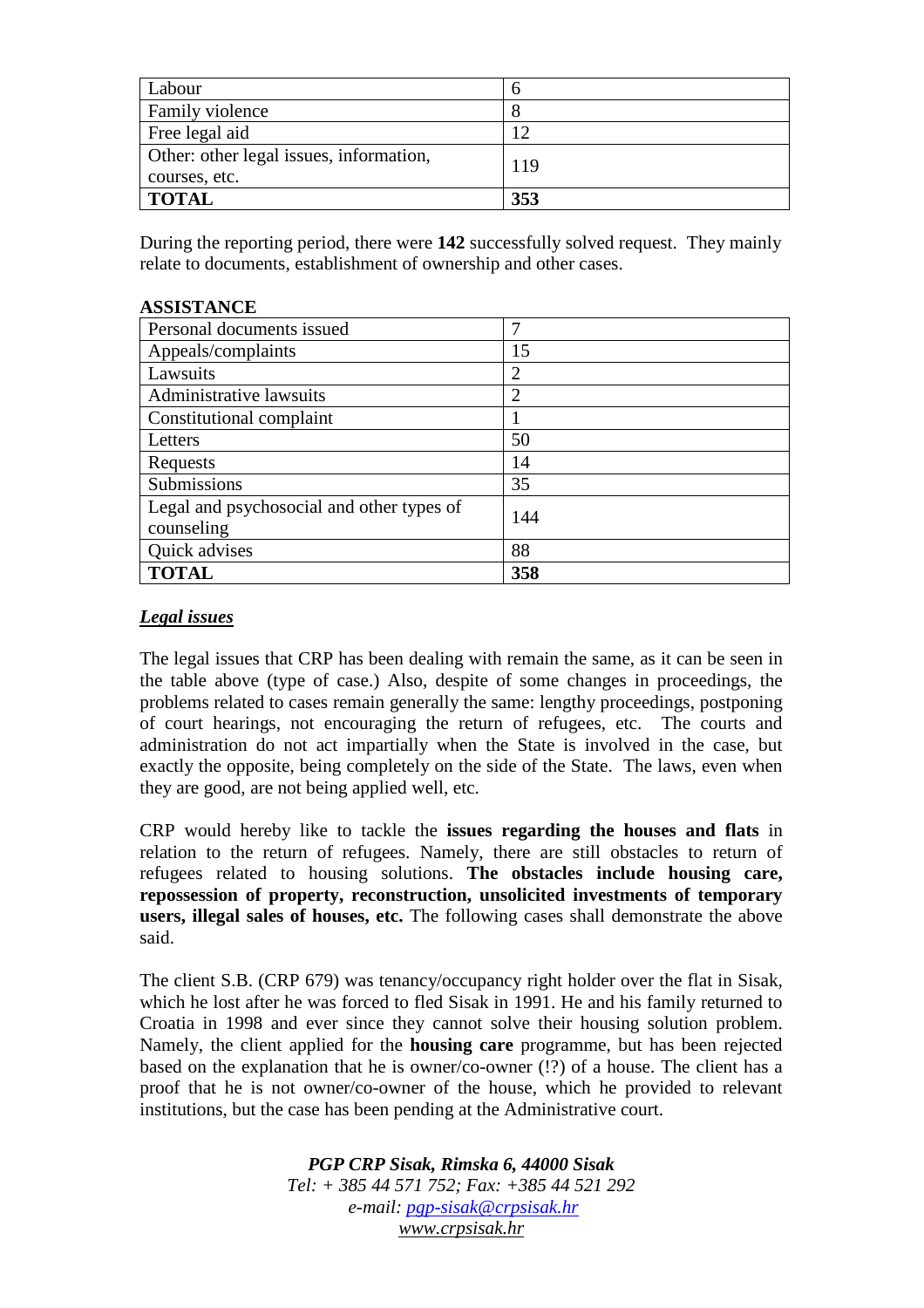The client Z.G. (CRP 9726) has been trying to **repossess his house** in Sisak since 2003 in the court proceedings. The temporary user has been living in the house since 1997.

The client M.G. (CRP 10287) has been trying to get her house in Hrvatska Kostajnica **reconstructed** for over 10 years. She has been rejected based on the explanation that there was no war damage? The client filed an administrative lawsuit on 2 July 2010 and it may take three years. She has been living with relatives.

The client N.P. (CRP 7383) cannot solve problems related to his house in Petrinja for years. The house is devastated and the client is supposed to pay for **unsolicited investments** of the temporary users. Though in April 2010 the Ministry of regional development, forestry and water management promised to solve the case, by trilateral agreement between the Ministry, temporary user and owner and reconstruct the house, nothing has happened and now they told the client that they could not help him. For over a month, CRP has been trying to contact the Ministry, but it is not possible.

The client N.M. (CRP 4332) cannot repossess his house since 1998, when it was sold to the State agency for real estates (**APN)** based on false power of attorney. The court proceedings has been ongoing and the case is before the Supreme court since 2009, and it may take years.

Therefore, still there are obstacles to return of refugees related to the property.

#### *Other activities*

On 8 and 9 June, CRP participated at the study visit to Sisak, Hrvatska Kostajnica and Dvor that was organized by the Local Democracy Agency. The first day included discussions on multilateral decentralized cooperation, IPA and other bilateral programs, town twinning, etc. The second day included visits to Hrvatska Kostajnica and Dvor, where there were meetings with local authorities.

On 16 June, CRP participated at the meeting of NGOs and the Town of Sisak authorities. The needs of local NGOs and bad economical situation in Sisak were discussed.

On 16 June 2010 CRP Sisak organised a meeting between the Mayor of Hrvatska Kostajnica Tomislav Paunovic and citizens, as part of the activities of the Civil Centre. 10 citizens were present and they raised the questions of importance for the Town and the citizens, such as housing care, pollution, water supply system problems, roads infrastructure, railway and bus station, etc. The Mayor was very cooperative and the meeting took 1 hour 45 minutes, instead of 45 minutes planned. The Mayor gave some answers at the spot and he noted down the others promising that he would try to solve the issues. At least, one case was solved after the meeting.

> *PGP CRP Sisak, Rimska 6, 44000 Sisak Tel: + 385 44 571 752; Fax: +385 44 521 292 e-mail: pgp-sisak@crpsisak.hr www.crpsisak.hr*